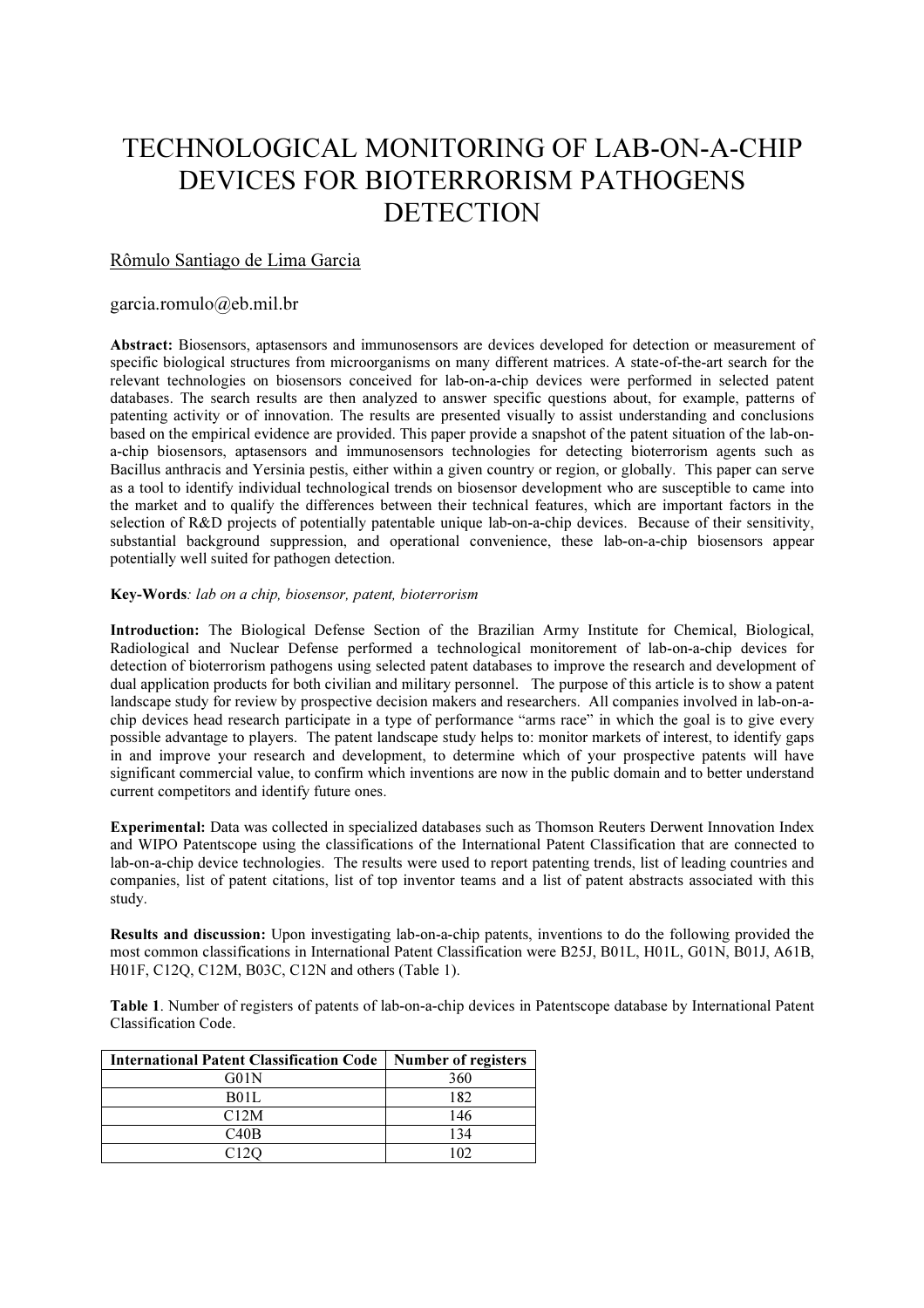| B01J        | $\Delta$ |
|-------------|----------|
| <b>B81B</b> |          |
| C12N        | 30       |
| B01F        | 29       |
| H01L        |          |

The United States appears to dominate the total number of patent documents pertaining to lab-on-a-chip devices, followed by Republick of Korea, China, Germany, Japan, Australia, United Kingdom, Canada, Brazil, Mexico etc. Patents applied in PCT and in the European Patent Office were listed as well too (Table 2).

Table 2. Number of registers of patents of lab-on-a-chip devices in Patentscope database by country.

| Country                   | Number of registers |
|---------------------------|---------------------|
| <b>United States</b>      | 323                 |
| <b>PCT</b>                | 120                 |
| Republic of Korea         | 108                 |
| European Patent Office    | 79                  |
| China                     | 47                  |
| Germany                   | 27                  |
| Japan                     | 19                  |
| Australia                 | 18                  |
| United Kingdom            | 9                   |
| Canada                    | 8                   |
| <b>Brazil</b>             | $\overline{2}$      |
| Mexico                    | $\overline{2}$      |
| Denmark                   |                     |
| EAPO                      |                     |
| Egypt                     |                     |
| <b>Russian Federation</b> |                     |

Further investigation shows that a substantial portion of the U.S. patent documents started by 2007 and the major part of them are from 2011, when almost half of the total patents of the country were publicized (Table 3).

Table 3. Number of U.S. registers of patents of lab-on-a-chip devices in Patentscope database by year.

| Year | <b>Number of U.S. Patents</b> |
|------|-------------------------------|
| 2007 | 17                            |
| 2008 | 13                            |
| 2009 | 20                            |
| 2010 | 20                            |
| 2011 | 142                           |
| 2012 | 20                            |
| 2013 | 9                             |
| 2014 | 13                            |
| 2015 | 12                            |
| 2016 | 15                            |
| 2017 | 5                             |

Table 4. Number of U.S. registers of inventors of lab-on-a-chip devices in Patentscope database.

| Number of registers | <b>Inventors list</b>  |
|---------------------|------------------------|
| 116                 | Azimi Mehdi            |
| 114                 | Silverbrook Kia        |
|                     | Facer Geoffrey Richard |
|                     | Moini Alireza          |
|                     | Worsman Matthew Taylor |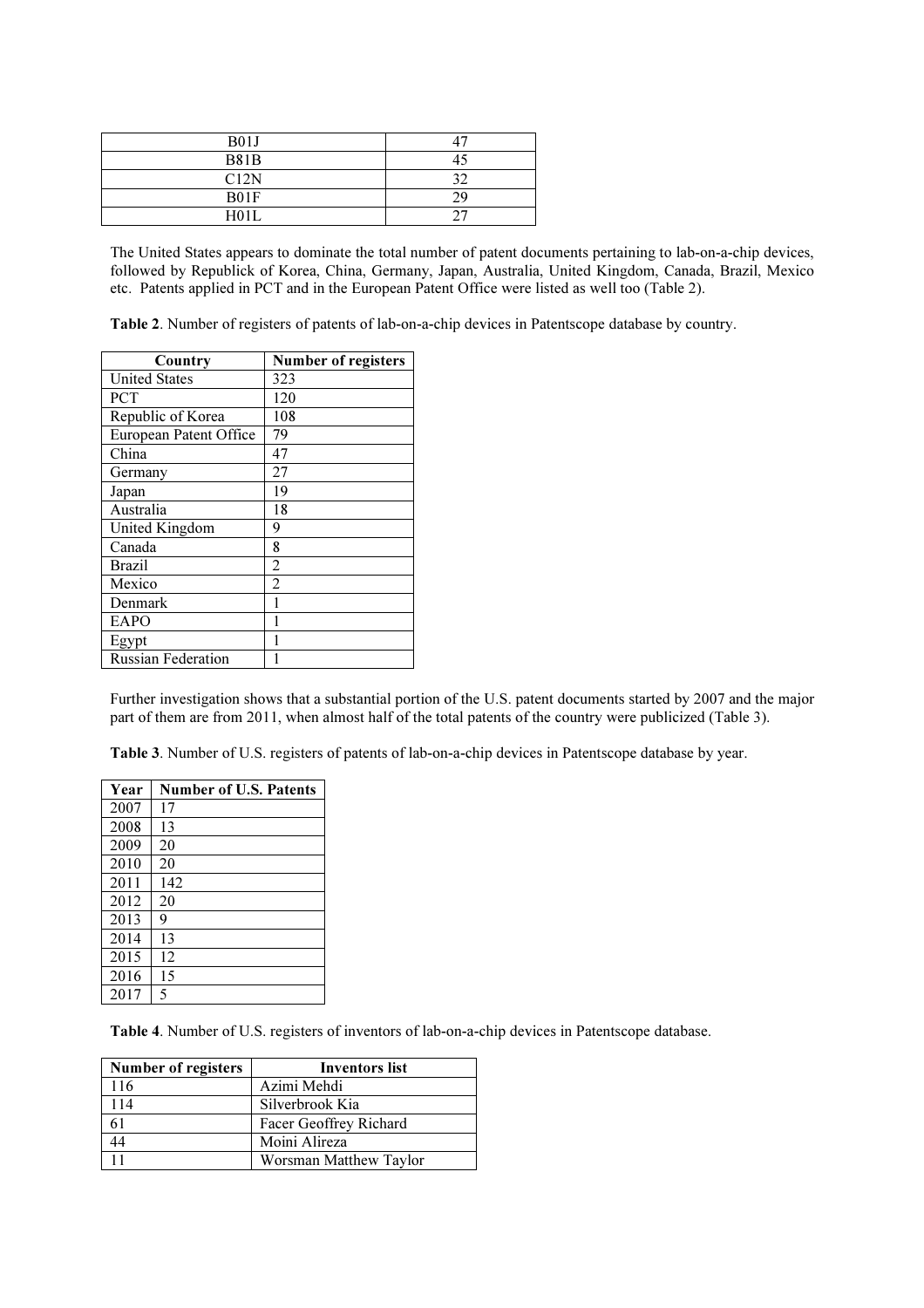| <b>AZIMI MEHDI</b>            |
|-------------------------------|
| Ludwig Lester F.              |
| SILVERBROOK KIA               |
| <b>FACER GEOFFREY RICHARD</b> |
| <b>MOINI ALIREZA</b>          |

The US2017089899-A1 patent is a method of detecting a biological analyte in a subject, comprising obtaining a biological sample from a subject, passing the biological sample through the flow region of the microfluidic capture device, passing a redox solution through the flow region of the microfluidic capture device, applying a cyclic voltage to the first electrode of the microfluidic capture device, measuring the current flow and/or area of the voltage-current curve through the microfluidic capture device, and comparing the current flow and/or voltage-current curve to a corresponding control value to determine if the biological analyte is present in the biological sample, where the binding molecule of the microfluidic capture device specifically binds to the biological analyte being evaluated.

The biochemical analytical device of the WO2017001018-A1 patent has a sample port adapted to receive the test sample, and at least a sensor that analyzes the test sample and generates sensor data corresponding to the analyte in the analyzed test sample. A processor receives the sensor data from sensor, selects a non-linear function for the received sensor data, fits the selected non-linear function to sensor data, and compares the fitted non-linear function to a reference data to determine the analyte in test sample. The biochemical analytical device e.g. labon-a-chip device can be used for determining analyte in test sample such as blood and urine. Uses include but are not limited to drug, cell of host or foreign cell such as microbial cell e.g. bacteria, virus, toxin, byproducts of host cell or of foreign cell, allergens, products or byproducts of metabolic or enzymatic processes, chemical compounds.

The patent KR2015117110-A describes a lab-on-a-chip used for analyzing sample of target substance e.g. amino acid, peptides, polypeptide, protein, glycoprotein, lipoprotein, nucleoside, nucleotide, oligonucleotide, nucleic acid, carbohydrate, oligosaccharide, polysaccharide, fatty acid, lipid, hormone, metabolite, cytokines, chemokines, receptor, neurotransmitter, antigen, allergens, antibody, temperament, cofactor, inhibitors, drug, toxin, explosives, pesticides, biological risk agent, bacteria, virus, radioisotopes, vitamin, heterocyclic aromatic compound, amphetamines and hallucinogen (all claimed). This lab-on-a-chip consists of feeding portion for providing sample containing target material, substrate comprising micro-channel surface plasmon active layer on surface, and discharging portion for discharging sample.

The US2013157254-A1 patent method for detecting, identifying, analyzing and quantifying, by surfaceenhanced Raman spectroscopy, involves providing support structure and a liquid reagent, functionalizing the surface-enhanced Raman (SER)-active metal with at least one binding agent, adding the obtained analyte sample to functionalized SER-active materials to effect attachment of designated target analyte, adding the liquid reagent to the support structure to attach to target analyte binding agent, irradiating, detecting and analyzing the detected SER spectrum to determine presence and quantity of target analyte.

The first SER-active material comprises at least one chemically synthesized porous material. The effects of the SER-active metals attached to at least one target analyte, in cooperatively generating the SER spectrum, are synergistic. The support structure comprises a substrate supporting the first SER-active material, where the substrate is fabricated from metal, glass, paper, or plastic, and is in the form of a substantially planar sheet, plate, or membrane. The substrate has a multiplicity of wells formed for receiving the analyte sample. The substrate is fabricated from glass or plastic and is in the form of a wall of a vial, capillary, or channel. The first and second SER-active materials is chosen from copper, gold, silver, nickel, platinum, rhodium, iron, ruthenium, cobalt, nickel, palladium, alloys and their mixtures. The SER-active metal of the first SER-active material is of particulate form or in the form of a surface having a morphology that is functionally equivalent to metal particles for generating a plasmon field when irradiated, where the SER-active metal of the second SER-active material is of particulate form. The SER-active metals of the first and second SER-active materials are different from one another. The binding agent, the liquid reagent comprised of the second SER-active material, the at least one designated target analyte, and any signature chemical that may be present, can readily pass through the at least one chemically synthesized porous material. The chemically synthesized porous material is effective to separate the at least one designated target analyte from other components of the analyte sample. The designated target analyte and binding agent is a chemical, biochemical, or biological substance. The binding agent and designated target analyte are paired with one another for effective interbonding, such pairs being chosen from (a)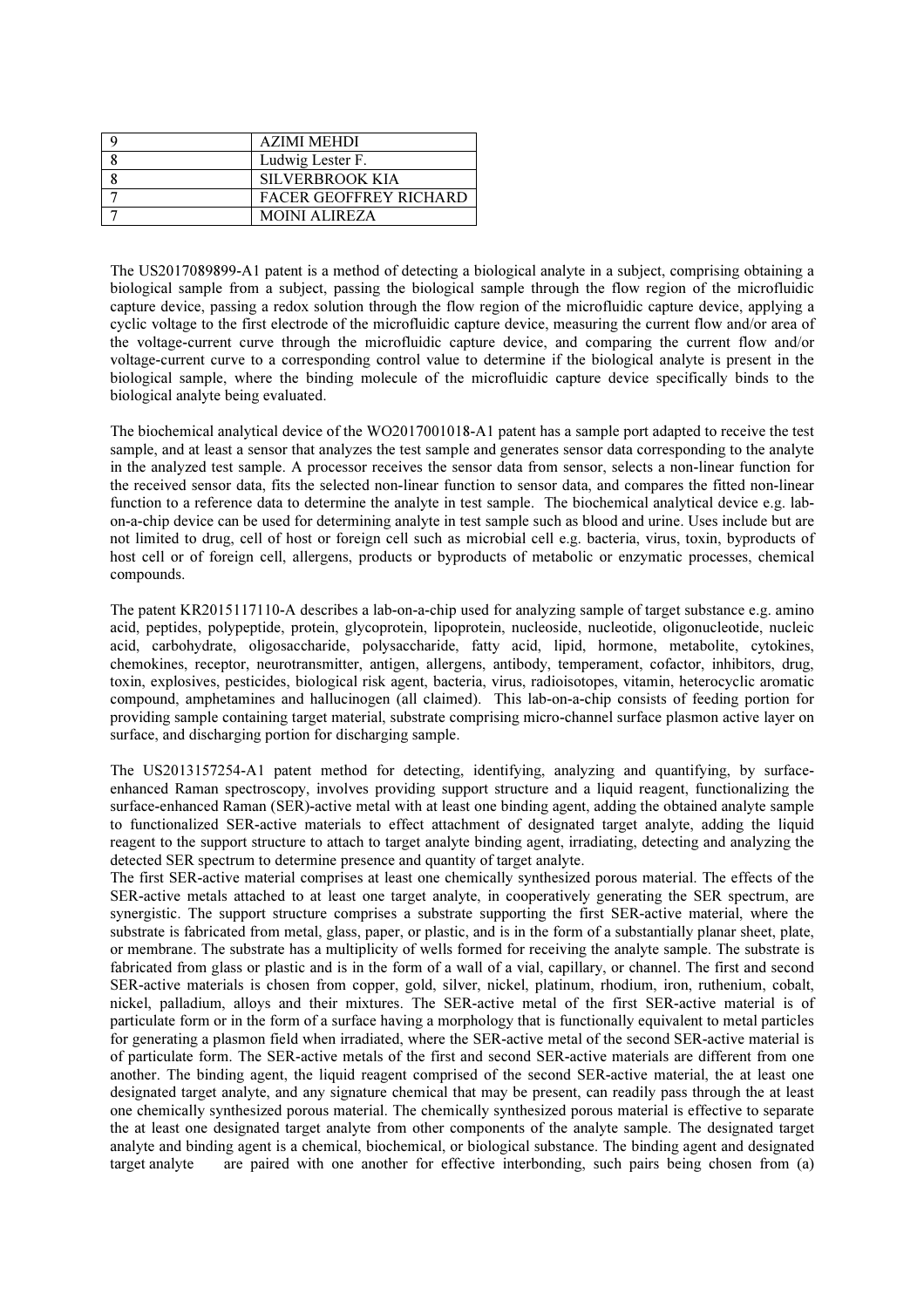antibodies and antigens, (b) peptides and biologicals, (c) drug receptors and drugs, (d) enzymes and their specific biochemical substrates, (e) carbohydrates and lectins, and (f) nucleic acid sequences and their complements. The designated target analyte is attached to the at least one binding agent by covalent, ionic, or hydrogen bonding, or by vanderwaals or electrostatic interactions between charged, polar, hydrophobic, or hydrophilic chemical groups on the surface of the at least one binding agent. , The target analyte sample comprises a biological agent. The biological agent is chosen from Bacillus anthracis, Clostridium botulinum A, Dengue fever, Ebola virus, Francisella tularensis, Leishmania, Marburg virus, Mycobacterium leprae, Plasmodium, Puumala hantavirus, ricin toxin, Variola virus, and Yersinia pestis. The agent is chosen from acetic acid, adipic acid, ascorbic acid, citric acid, formic acid, fumaric acid, lactic acid, malic acid, palmitic acid, peracetic acid, propionic acid, salicylic acid, sorbic acid, succinic acid, trihaloacetic acid, acetone, acetonitrile, benzene, chloroform, carbon tetrachloride, cyclohexane, dichloromethane, diethyl ether, dimethylsulfoxide, ethyl acetate, ethylene glycol, isopropyl ether, methyl ethyl ketone, n-hexane, phenolic derivatives, tetrahydrofuran, toluene, and their mixtures. Preferred Method: The binding agent is attached to the SER-active metal of the at least one functionalized SER-active material by covalent, ionic, or hydrogen bonding, or by vanderwaals or electostatic interactions between charged, polar, hydrophobic, or hydrophilic chemical groups on the surface of the at least one binding agent. The linker chemical or biochemical is interposed for attaching the at least one binding agent to the SER-active metal of the at least one functionalized SER-active material. The molecule of the linker chemical or biochemical contains sulfur. The spacer chemical or biochemical is interposed effectively between the at least one binding agent and the SER-active metal of at least one functionalized SER-active material to provide sufficient space for the at least one target analyte to attach to the binding agent. The blocking chemical or biochemical is added to at least one functionalized SER-active material to prevent extraneous SER-active chemicals, biochemicals, or biologicals contained in the analyte sample from interacting with the SER-active metal of the at lest one functionalized SER-active material so as to thus to minimize the production of SER spectra that would interfere substantially with a spectrum of the at least one designated target analyte. The method further involves adding to the analyte sample at least one reactive reagent that is effective to react, under the conditions existing or established, with a constituent of the analyte sample for releasing a signature chemical, a signature biochemical, or a signature biological, the signature chemical, biochemical, or biological constituting the at least one designated target analyte, where the target analyte is a released signature biochemical chosen from amino and nucleic acids, nucleotides, nucleosides, peptides, proteins, lipids, polysaccharides, haptans, antibodies, antigens, biomarkers, enzymes, steroids, hormones, lectins, aptamers, fragments and their polymers. The support structure is constructed to effectively enable irradiation of designated target analyte and the first and second SER-active materials, and detection of the cooperatively generated SER spectrum, where a chemometric technique is applied to augment at least one of detection, identification, analysis, and quantitation of the at least one target analyte, and augments analysis for the determination of pathogenicity, potency, toxicity or viability. Preferred Apparatus: The SER-active device component comprises a substrate supporting the first SER-active material, where the substrate is fabricated from metal, glass, paper, or plastic, and is in the form of a substantially planar sheet, plate, or membrane. The substantially planar sheet, plate, or membrane has a multiplicity of wells formed for receiving an analyte sample. The substrate is fabricated from glass or plastic and is in the form of a capillary, vial, disc, or lab-on-a-chip channel, the first SER-active material supported on a surface provided by the substrate. The support structure of the SER-active device component comprises a chemically synthesized porous structure through which the liquid reagent comprised of the second SER-active material, at least one designated target analyte, and any signature chemical that may be present, can readily pass. The apparatus comprises several collection components, contained by the packaging unit, chosen from eyedroppers, syringes, pipettes, micropipetters, swabs, and their various combinations. The apparatus additionally comprises (a) a water-supply component, contained by the packaging unit, comprised of a container containing distilled, deionized water, (b) at least one mixing vial component contained by the packaging unit, (c) a filtering component, contained by the packaging unit, for filtering an analyte sample, and (d) at least one second reagent supply component comprised of a container containing a second reagent, the second reagent chosen from buffered solutions, digesting agents, and agents that are reactive to degrade biological materials so as to effect release of signature analytes, where the second reagent is an agent that is reactive with constituents of analyte samples to degrade biological materials and release at least one signature chemical, signature biochemical, or signature biological so as to provide a signature analyte constituting the at least one designated target analyte.

The US2012051976-A1 patent describes devices utilizing zinc oxide nanotips, which enhances binding strength and immobilization of DNA, protein, and small biomolecules, and the wettability (from superhydrophobicity to superhydrophilicity or vice versa) of the zinc oxide nanotips can be controlled, where the superhydrophilic status of the zinc oxide nanotips can be obtained through UV shinning and which reduces the liquid sample